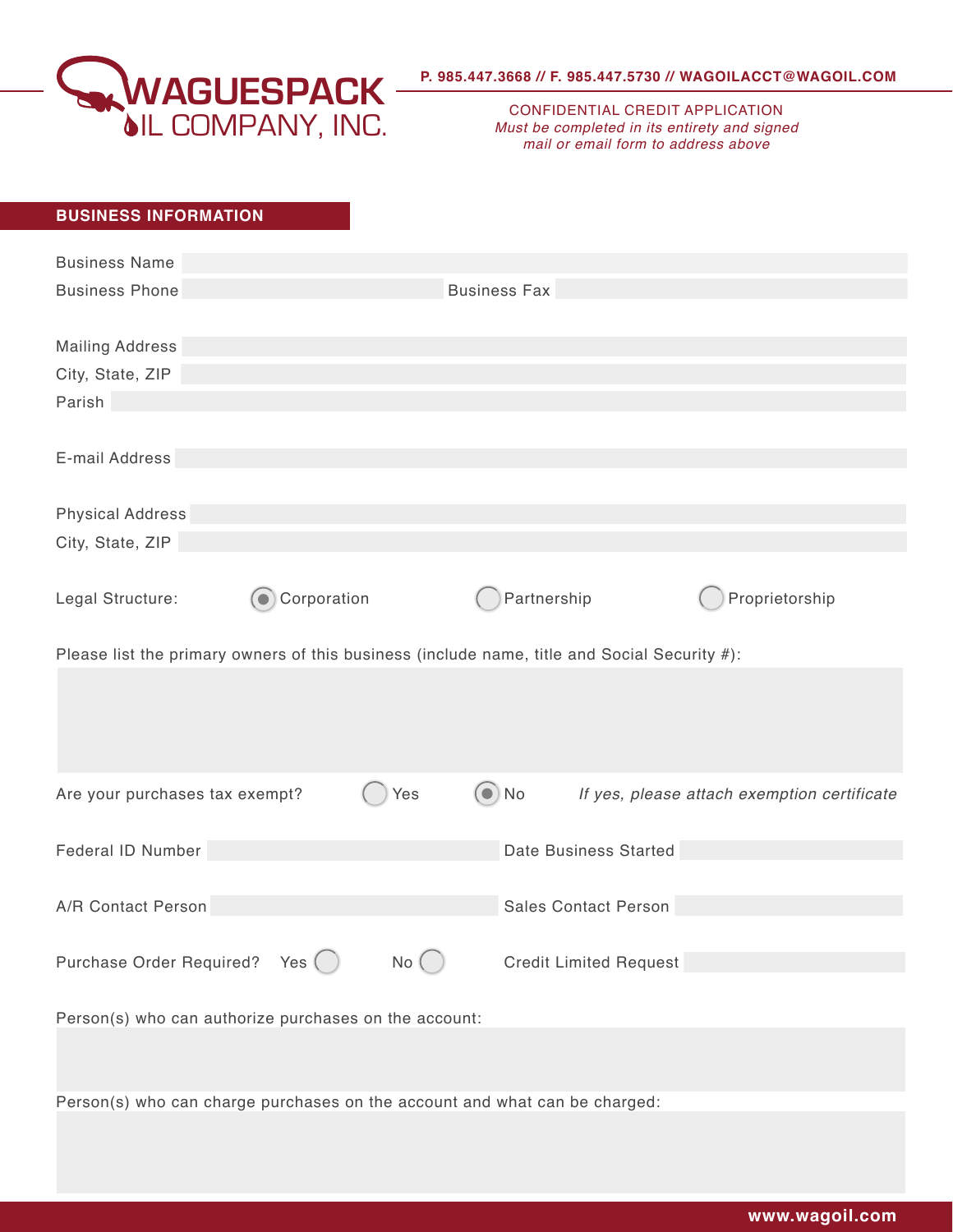| <b>WAGUESPACK</b>        |         |              |        |       |  |
|--------------------------|---------|--------------|--------|-------|--|
| <b>OIL COMPANY, INC.</b> |         |              |        |       |  |
|                          |         |              |        |       |  |
|                          |         |              |        |       |  |
| Type of Business:        | Fleet   | Repair       | Resale | Other |  |
| # Truck                  | Auto    | Auto         |        |       |  |
| # Trailers               | Truck   | <b>Truck</b> |        |       |  |
|                          | Trailer | Trailer      |        |       |  |
|                          |         |              |        |       |  |
| Job Site Location        |         |              |        |       |  |
|                          |         |              |        |       |  |
| <b>REFERENCE</b>         |         |              |        |       |  |
|                          |         |              |        |       |  |
| <b>Bank Reference:</b>   |         |              |        |       |  |
|                          |         |              |        |       |  |
| Name                     |         |              |        |       |  |
| Address                  |         |              |        |       |  |
| Phone                    |         |              |        |       |  |
| Contact                  |         |              |        |       |  |

Trade References: (excluding financial institutions, credit cards, or department stores)

| 1. Name    | Phone |
|------------|-------|
| City/State |       |
|            |       |
| 2. Name    | Phone |
| City/State |       |
|            |       |
| 3. Name    | Phone |
| City/State |       |

## **CREDIT TERMS AND AGREEMENT**

Our terms are Net 10 days. On the last business day of each month a statement will be prepared and mailed to you listing all unpaid invoices as of the close of business for that month. Any part of a statement balance not paid within terms will be considered PAST DUE and may be charged a 1.5% service charge (annual percentage rate of 18%) on the past due balance.

Your account will be assigned a Maximum Credit Limit, subject to review at any time, and should your unpaid balance exceed this limit, you will be required to make a payment on your account prior to the due date or accept purchases on a "cash delivery" basis until such time as your balance is reduced to within your credit limit. Waguespack Oil Company reserves the right to discontinue "charge" shipments should your account become past due; if there is an ownership or name change; in the event of bankruptcy; or at any time Waguespack Oil, for good cause, deems itself insecure.